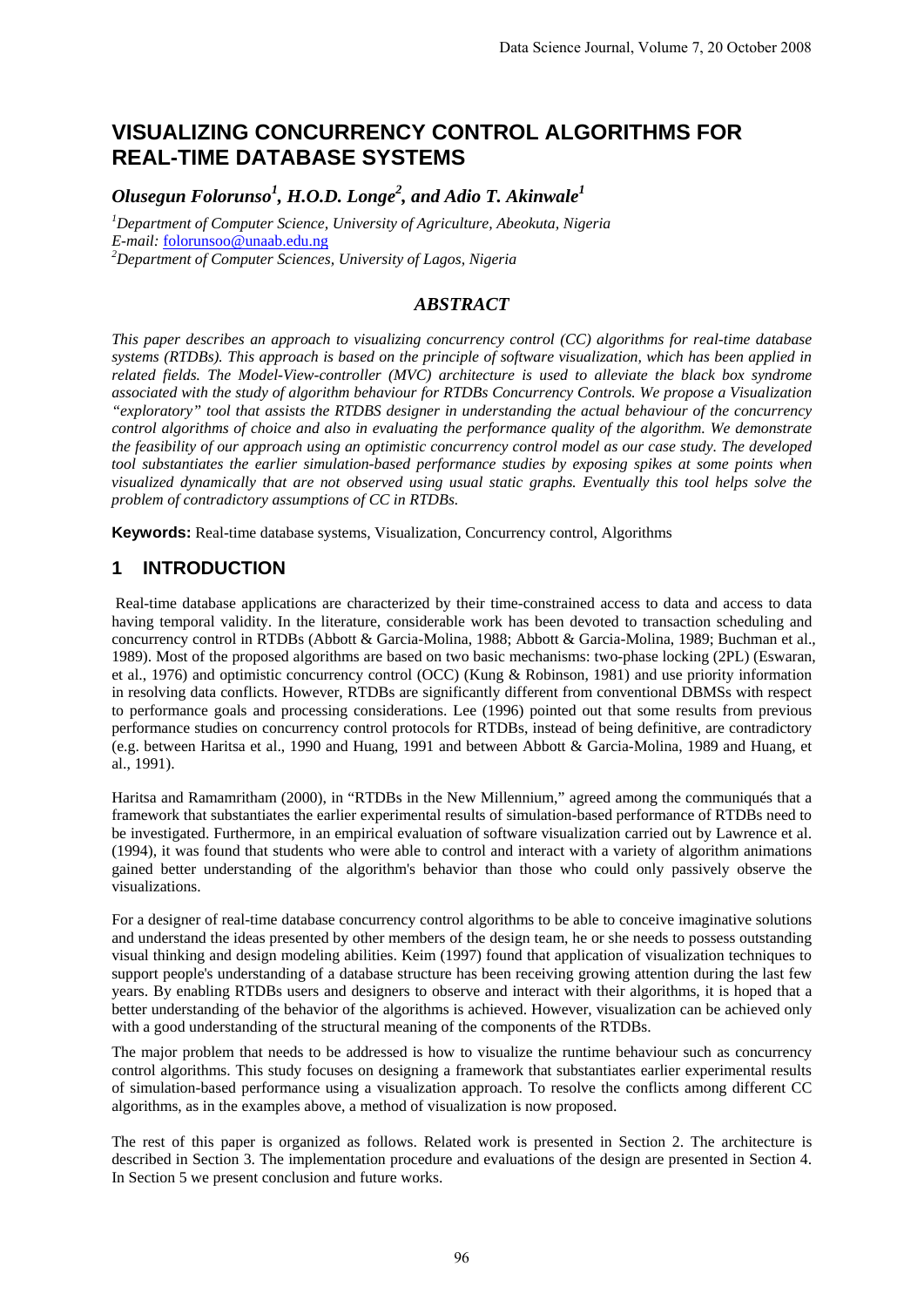## **2 A REAL-TIME DATABASE MODEL**

In a real-time database system, transactions travel through various components until their termination. Here a RTDB system model is presented with all its various components described as shown in Figure 1 below. This model is adopted with minor modifications from Stankovic (1991). In contrast to tasks in conventional real-time operating systems, the model assumes *transactions* to be the schedule unit. Thus, it is unlike the model proposed in Bauchmann et al. (1989), where the system's load consists solely of tasks, which in turn may contain a number of transactions within it. The model here contains transactions as schedulable-units counter to tasks (Bauchmann, et al., 1989). In the Bauchmann model, where tasks are the main schedulable unit, the following issues must be considered:

- (i) The type of deadline associated with a task, that is, soft, firm or hard.
- (ii) Type of deadline associated with the transaction within a task, that is, soft, firm or hard.
- (iii) Derivation of a deadline for each of the transactions within a task such that all of them are initially feasible.
- (iv) Determination of whether transactions within a task are cooperative or independent.
- (v) Determination of whether the execution of transactions within a task is serial or concurrent.
- (vi) Consideration of when a transaction's deadline is soft, what happens if a transaction misses its deadline? That is, could a transaction's behavior jeopardize the execution of other transactions within the task if the transaction is allowed to execute past its absolute deadline.
- (vii) If one of its transactions misses its deadline, would the tasks abort or continue its execution? If a transaction's failure signals the task's failure, it implies that the failure of one transaction jeopardizes the execution of the remaining transactions within the task.



**Figure 1.** Real-time database system model (developed from Stankovic, 1991)

Our model consists of transactions only, with each transaction having attributes just as tasks in conventional real-time operating systems, for example, deadlines, periodicity, criticalness, priority, etc. However, the database itself is considered the main resource. Therefore, transaction's scheduling in this study as opposed to CPU scheduling (which exists at a lower level below that of database) is concerned with scheduling of transaction access to the database.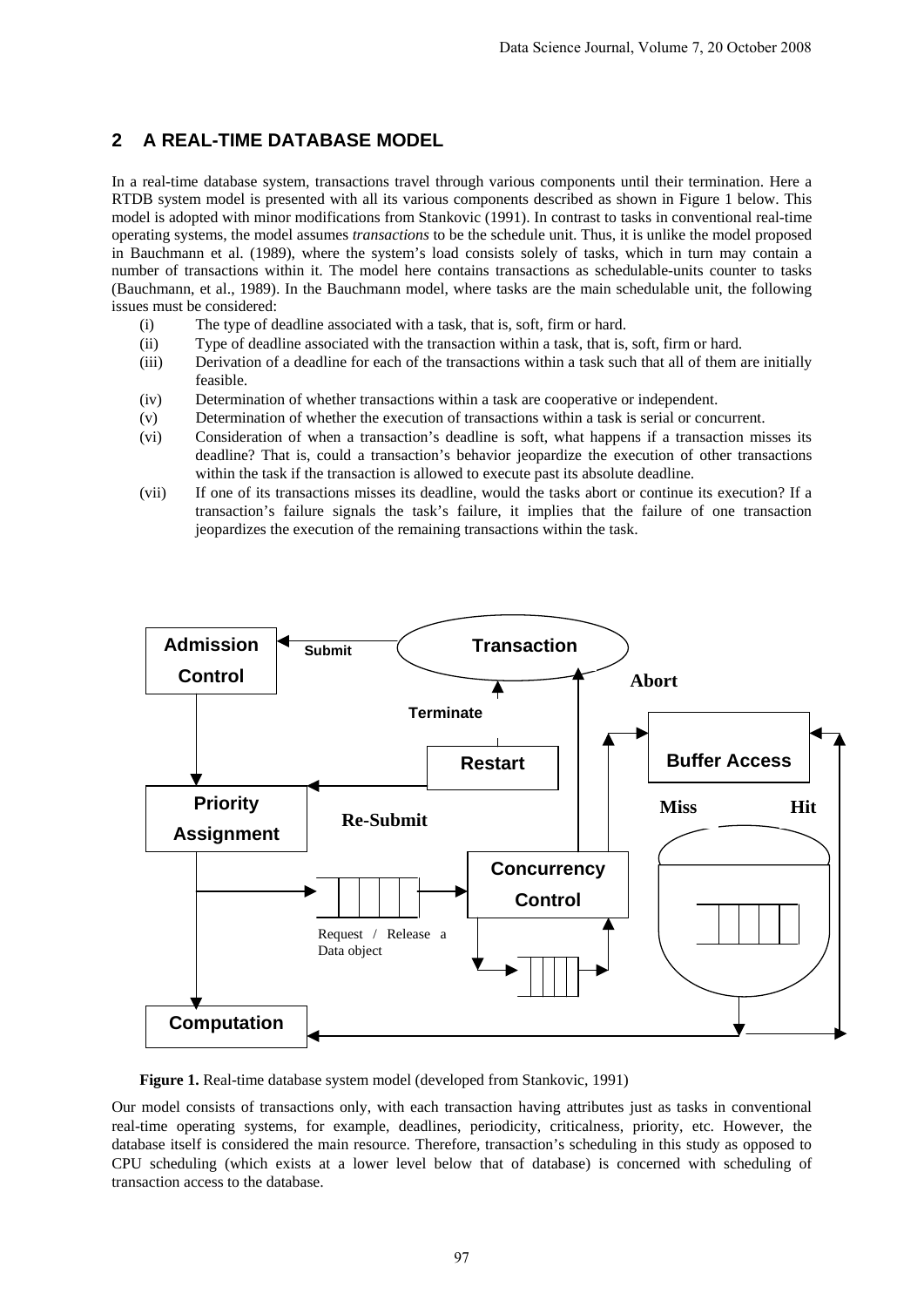## **2.1 Concurrency Control**

Ramamritham (1993) and Stankovic (1991) stated that the fundamental challenge of RTDB systems is the unification of priority-driven CPU scheduling, and database control protocols in order to maximize both concurrency and resource utilization, while subjected to data consistency (logical and temporal), transaction correctness, and transaction timing constraints. Some of the several techniques that can implement concurrency control protocols for conventional non-real-time database systems are: loading, time stamping, multi-version, and validation (also known as certification and as optimistic concurrency control protocols). Different assumptions are used to design each of these mechanisms, all of which have the same goal, enforcing serializability. Existing concurrency control protocols ensuring serializability are based on either *blocking* and/or *restarting transactions*. Blocking periods might outlive the prescribed deadlines in addition to introducing deadlocks and the priority-inversion problem, while restarting transactions wastes processing time and system resources. In addition, the previous works of Graham (1992), Kao (1995), Ulusoy (1992), and Ulusoy (1995) suggested that it might cause the restarted transactions to miss their prescribed deadlines. Deep investigations have been carried out on the performance and characteristics of those mechanisms for conventional database systems. However, Haritsa, et al. (1992) showed that there is need for modification of such data access protocols and proper re-evaluation of their trade-offs under RTDB systems.

## **2.2 Conflict Resolution**

Conflict resolution protocols determine which of the conflicting transactions will actually obtain access to a data item while priority assignment governs CPU scheduling. The result of concurrent execution of transactions performing incompatible operations is usually conflict, that is read or write, on the same data item at the same time. Schedulers differ in detecting resource conflicts among transactions and the manner in which the conflicts are resolved once they are detected. Abbott (1989) suggested that the preempted transaction usually must be rolled back if in place. Updates are employed for shared database resources.

If a request by a transaction is a lock on a data item and the lock on the data item is in a conflicting mode from another transaction, both transactions have time constraints, yet only one can hold the lock. The conflict should be resolved according to the characteristics of the conflicting transactions.

#### **2.2.1 Priority-base Wound-Wait Conflict Resolution**

The wound-wait technique was originally proposed by Rosekrantz,, et al. (1978) for avoiding deadlocks. The original scheme was designed to use timestamps. However, the scheme was modified by Abbott and Garcia-Molina (1988) and Abbott (1989) so that it uses priorities instead of timestamps. The modified version is applied to resolve conflicts in RTDB systems. Abbott (1988) and Abbott (1989) modified it into versions known as High-Priority (HP) and as Priority-Abort (PA). Below is the outline of the general algorithm

*Let: P(Ti) be the priority of transaction Ti. Ti requests a lock on data item D. If (no conflict) then Tr accesses D Else – Th is holding the requested data item; resolve the conflict as follows If (P(Tr)> P(Th) then Th is aborted Else Tr waits for the lock, that is, blocks.* 

If two transactions are involved in a conflict in the HP scheme, then the lower-priority transaction is aborted in order to free up the required resources for the higher-priority transaction. To preserve serializability, the preempted lower-priority transaction is rolled back, and when restarted, it must execute from the beginning.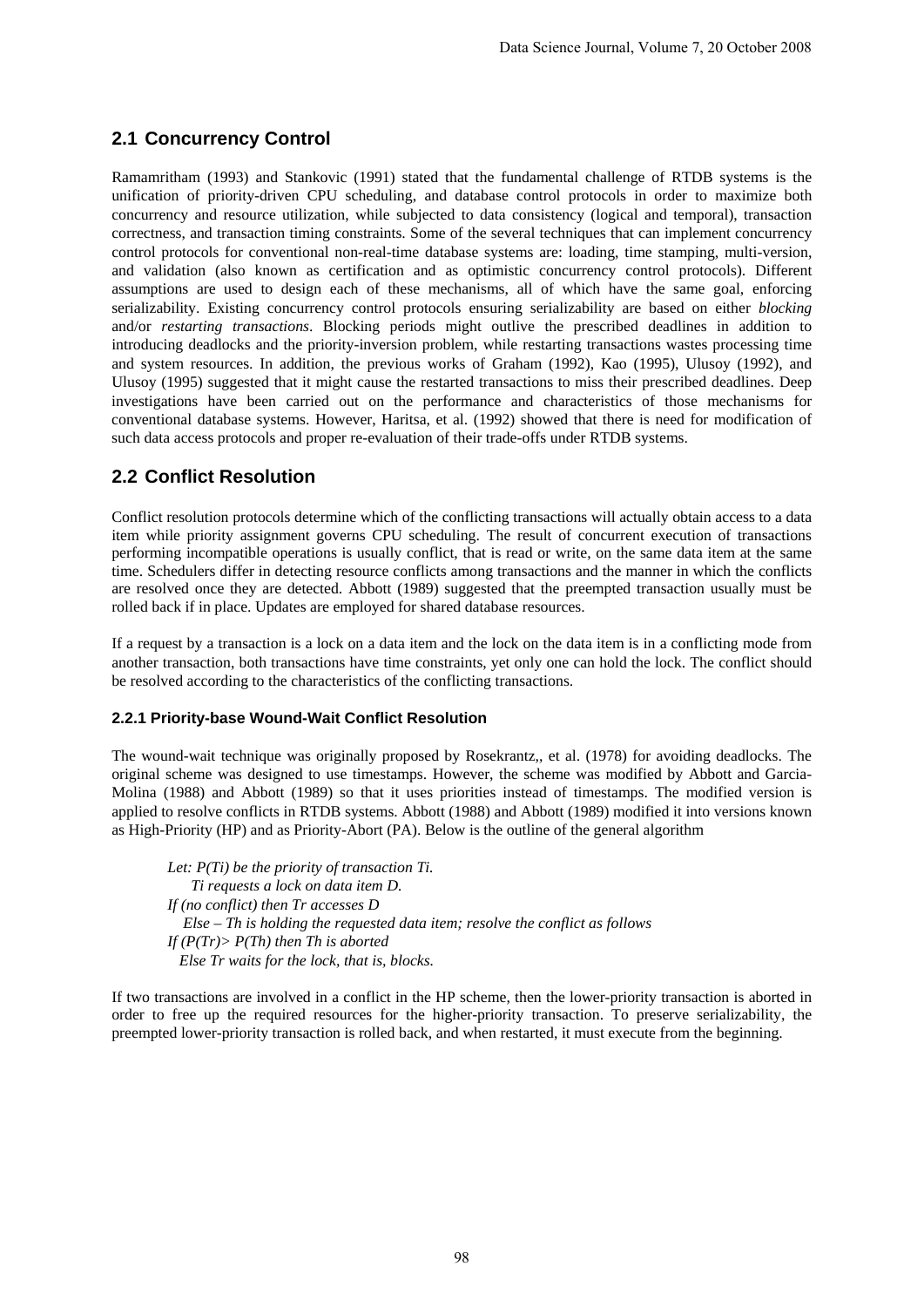## **3 A FRAMEWORK FOR VISUALIZING A CONCURRENCY CONTROL ALGORITHM FOR A RTDBS**

## **3.1 The Visualization Cycle**

This model was first proposed by Upson et al. in 1989. It draws on the similarities between the methods of producing results and the analysis of those results. It recognizes that the model used to produce a visual representation of the data can be thought of in the same manner as the model used to obtain the data in the first place if we consider the model used to describe the production of the results.

In order to simulate such a system, it is necessary to produce a mathematical approximation of the system that we are interested in. The mathematical approximation needs to include information that is relevant to the simulation and exclude information that is not. It is vital to the success of the simulation that the correct information is included. Once the simulation has been formulated, it is run, and results are produced. *Analysis of the results of such a simulation frequently exposes either failings in the mathematical approximation itself or reveals the need for a greater level of detail*. The system is subsequently updated, the simulation repeated, and the results re-analyzed.

This process continues until a satisfactory result is obtained. The process is summarized in the diagram below.



**Figure 2.** The Computational Cycle (adapted from Upson et al., 1989)

The model proposed by Upson et al. (1989) for visualization follows from the notion of repeatedly performing the simulation, perhaps with an increasingly accurate model, until a satisfactory set of results is produced. However, in the case of the visualization cycle, it is the analysis, rather than the production of the results, that is repeated. The cycle involved in analyzing the results of the numerical simulation is divided into a number of steps. These steps are repeated until a satisfactory representation of the data is obtained. The individual steps involved are as follows.

- (i) The data from the simulation are *filtered* into an appropriate format. This may be simply a case of reordering the data, or it may involve selecting a subset of data, which is of most interest at any one time.
- (ii) The filtered data are then *mapped* into a form that can be displayed. Upson et al. (1989) considers the case where the data are mapped onto a number of geometric primitives, such as triangles, rectangles, etc., which are used to build up the final picture.
- (iii) The geometric primitives produced in the previous stage are then *rendered* into pictures which we can examine.

Once the image (or perhaps even a series of images) has been produced, it can be compared with the expected, or experimental, result. If the image is not sufficiently detailed or is not as expected, the analysis cycle can be repeated with more data included or with a finer mapping until the results obtained are satisfactory.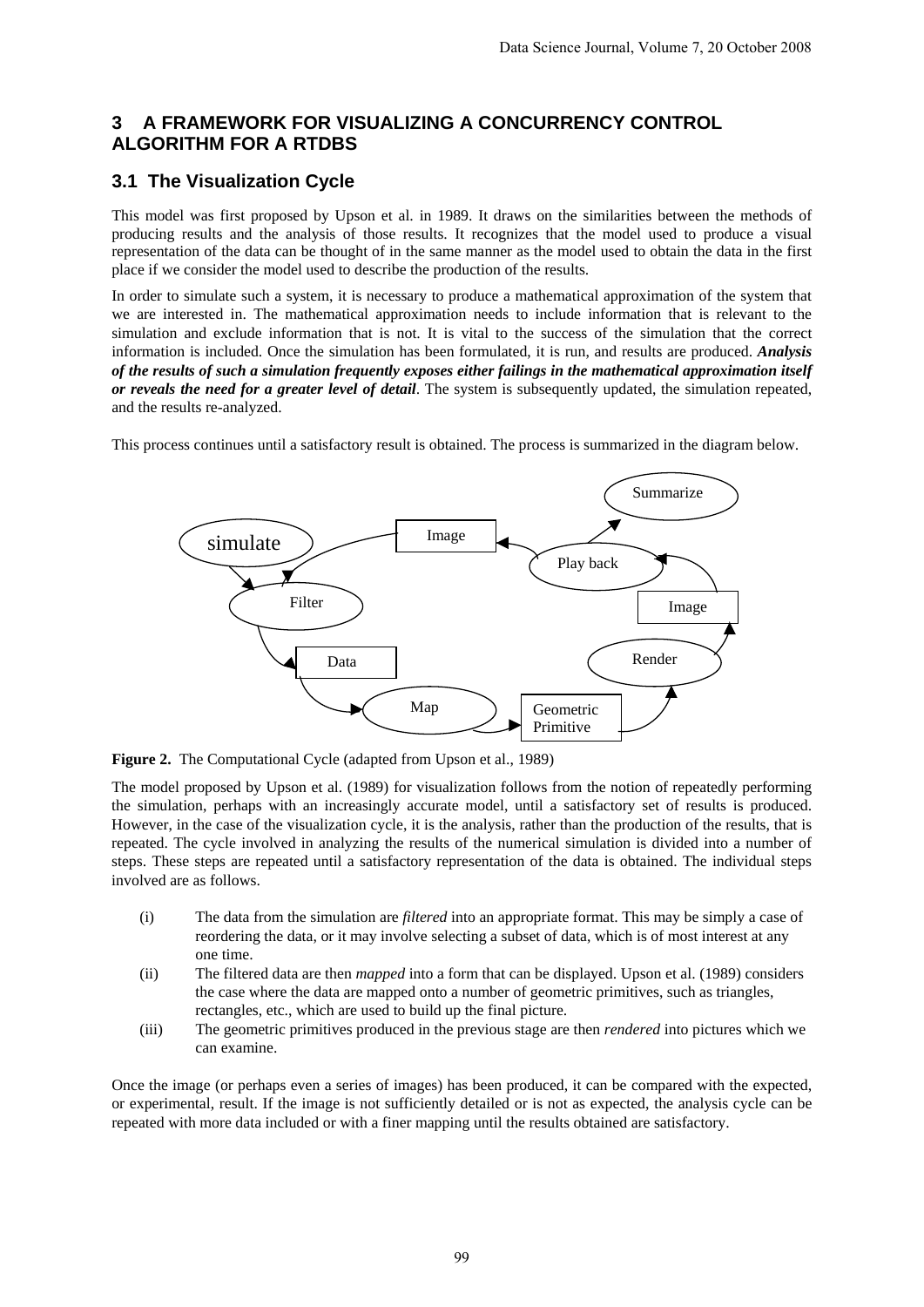### **3.2 CC-RTDBS Model**

In this section, we consider alternatives of modeling assumptions, which have significant impacts on the performance of concurrency control protocols in RTDBS. Combining the alternatives of those assumptions, we design our experiments for this study.

#### **3.2.1 Concurrency Control Model**

Following the Upson et al. (1989) postulation of discussing mathematical representation of the domain area, Lee (1996) modeled a soft deadline system of RTDBS as a single M/M/1 queue. The computation of the miss percentage for this system can be done as follows: Consider a transaction with slack time, *S*. Then the probability that it misses its deadline is equal to the probability that it must wait in the server queue more than *S*  time units. Given an M/M/1 system with mean inter-arrival time  $1/\lambda$  and mean service time 1.0, the waiting time distribution W(s) is given by Kleinrock (1975):

$$
W(s) = Pr (time spent in queue \subseteq s)
$$
  
= 1 -  $\lambda e^{-(1-\lambda)s}$  (1)

The probability that the transaction waits more than S time units and misses its deadline is 1 - W(s). To compute the expected probability of a missed deadline, we need the distribution of *S*. However, for simplicity we replace S by some constant, D and take this probability to be analogous to the miss percentage of the soft deadline system denoted as  $MP<sub>SD</sub>$ . Thus we obtain the following equation:

$$
MP_{SD} = \lambda e^{(1-\lambda)D}
$$
 (2)

Furthermore, a firm deadline system can be modeled by a M/M/1/N queue, which is identical to a M/M/1 system except that the size of the queue is finite, and hence customers are turned away and not accepted by the queue if it is full. The probability customers are turned away is called the probability of *blocking*. We take the probability to be roughly analogous to the miss percentage of the firm deadline system and denote it by  $MP_{FD}$ . Given an M/M/1/N system with mean inter-arrival time  $1/\lambda$  and mean service time 1.0, the blocking probability  $MP<sub>FD</sub>$  is given by Kleinrock (1975):

$$
MP_{FD} = ((1 - \lambda)/(1 - \lambda^{(N+1\lambda)}))\lambda^N
$$
\n(3)

#### **Experimental Environment**

This section outlines the structure and details of the simulation model and experimental environment, which were used to evaluate the performance of concurrency control algorithms for RTDBSs.

#### **Parameter Setting**

Table 1 gives the names and meanings of the parameters that control system resources. The parameters, CPUTime and DiskTime capture the CPU and disk processing times per data page. Our simulation system does not explicitly account for the time needed for transaction management, data operation scheduling, data management, or context switching. We assume that those costs are included in the CPU on a per data object basis.

The use of a database buffer pool is simulated using a probability rather than tracing each buffer page individually. When a transaction attempts to read a data page, the system determines whether the page is in the memory, so the transaction can continue processing without disk access. Otherwise, an I/O service request is created.

Table 2 summarizes the key parameters that characterize system workload and transactions. Transactions arrive in a Poisson stream, i.e. their inter-arrival times are exponentially distributed. The ArriRate parameter specifies the mean rate of transaction arrivals. The number of data objects accessed by a transaction is determined by a triangular distribution (as an approximation of a normal distribution) with mean TranSize, and the actual data objects are determined uniformly from the database. A page is updated with the probability, WriteProb.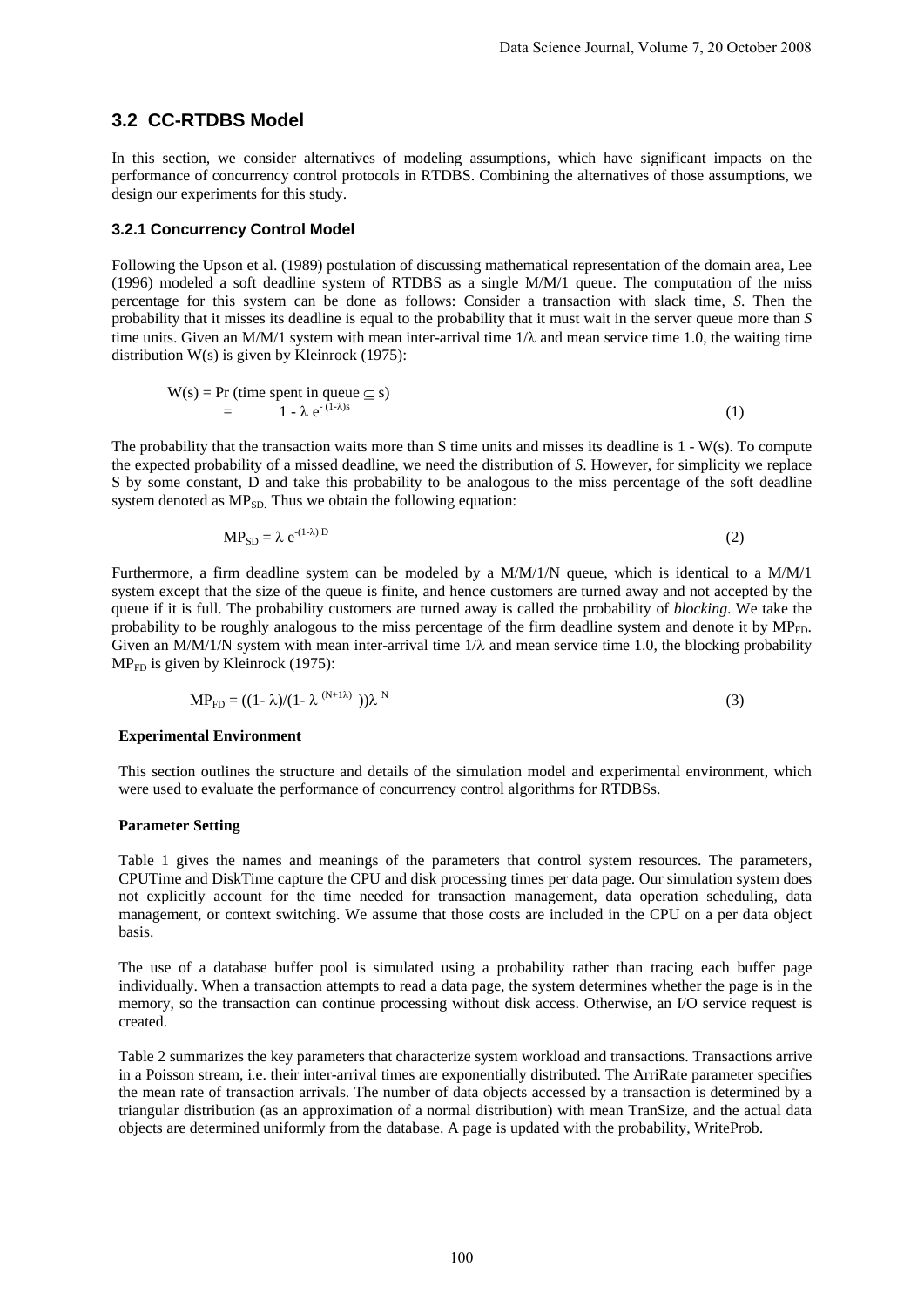| <b>Parameter</b> | <b>Meaning</b>                   | <b>Base Value</b> |
|------------------|----------------------------------|-------------------|
| <b>DBSize</b>    | Number of data pages in database | 400               |
| <b>NumCPUs</b>   | Number of processors             |                   |
| <b>NumDisks</b>  | Number of disks                  |                   |
| <b>CPUTime</b>   | CPU time for processing a page   | 15 msec           |
| <b>DiskTime</b>  | Disk Service time for a page     | 25 msec           |
| <b>BufProb</b>   | Probability of a page in memory  | 0.5               |
|                  | buffer                           |                   |

#### **Table 1.** System Resource Parameters

**Table 2.** Workload Parameters

| <b>Parameter</b> | <b>Meaning</b>                 | <b>Base Value</b> |
|------------------|--------------------------------|-------------------|
| ArriRate         | Mean transaction arrival rate  |                   |
| WaitingTime      | Mean waiting time              |                   |
| TranSize         | Average transaction size (in   | 10                |
|                  | pages)                         |                   |
| WriteProb        | Write Probability per accessed | 0.25              |
|                  | page                           |                   |
| MinSlack         | Minimum slack factor           |                   |
| MaxSlack         | Maximum slack factor           |                   |

The assignment of deadlines to transactions is controlled by the parameters MinSlack and MaxSlack, which set a lower and upper bound, respectively, on a transaction's slack time. We use the following formula for deadlineassignment to a transaction:

Deadline=AT + Uniform (MinSlack, MaxSlack)\*ET

AT and ET denote the arrival time and execution time respectively. The execution time of a transaction used in this formula is not an actual execution time but a time estimated using the values of parameters TranSize, CPUTime, and DiskTime. In this system, the priorities of transactions are assigned by the Earliest Deadline First policy (Liu & Layland, 1973), which uses only deadline information to decide transaction priority but not any other information on transaction execution time.

#### **Mapping a Design to Code**

At the very least, design class diagrams depict the class name, super classes, method signatures, and simple attributes of a class. This is sufficient to create a basic class definition in an object-oriented programming language.

#### **Animation Control Code**

The animation codes available in CC-RTDBS can be applied either during the RTDBS run (online) or disabled while off-line visualization is being displayed. Below is the pseudocode used for animation.

```
 Dim time01, time02, timeDiff 
Private Sub Form_Load() 
time01 = TimeEnd Sub 
Private Sub tmDelay_Timer() 
  time02 = Time 
  timeDiff = DateDiff("s", time01, time02) 
  If timeDiff >= 3 Then 
  Unload Me 'unload the form 
       End If 
      End Sub
```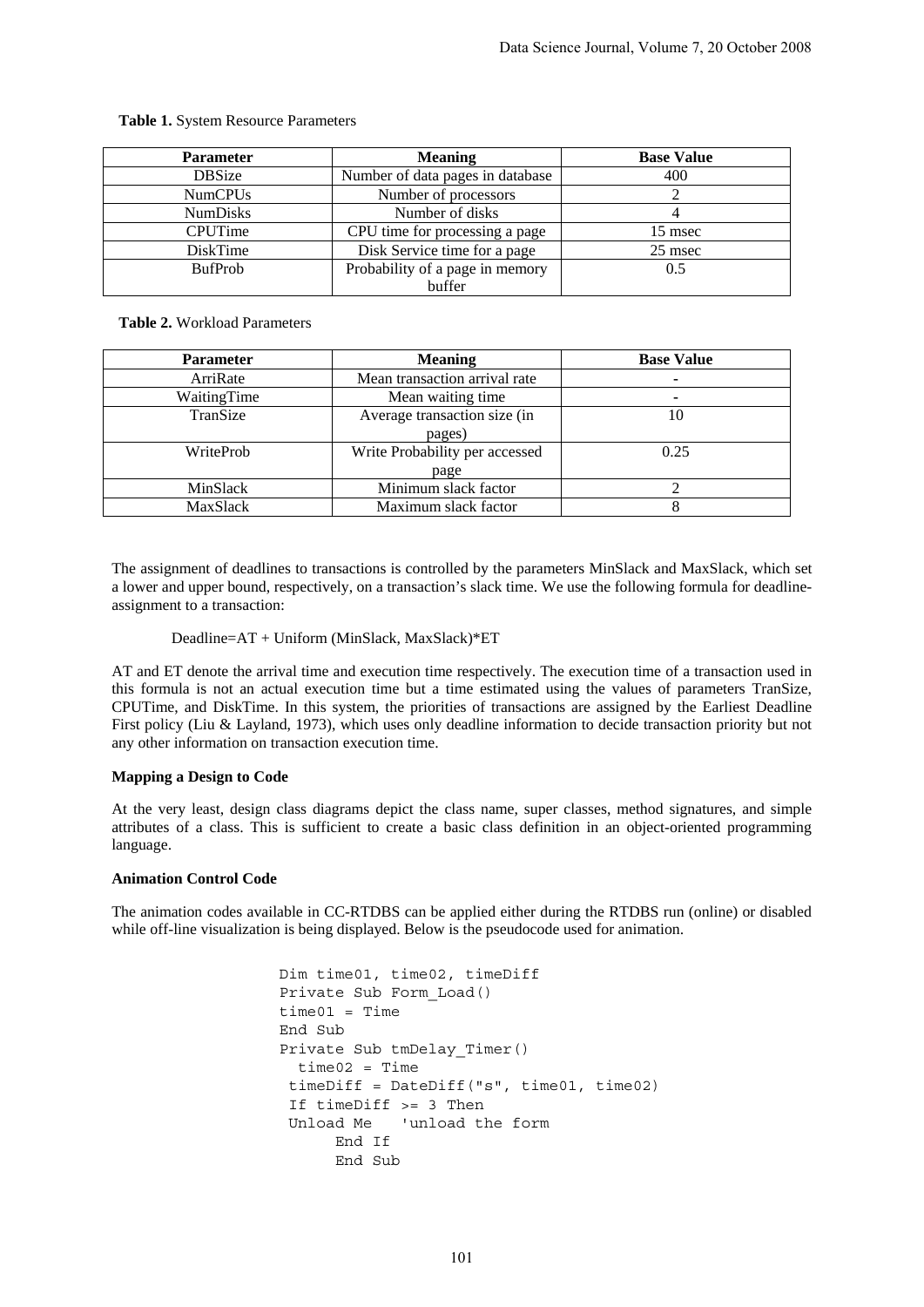## **4 EXPERIMENTS AND RESULTS**

The simulation module was included inside the back-end program using Visual-Basic 6.0. The data collection in the experiments is based on the method of replication. For each experiment, we ran the simulation with the same parameter values for at least 25 different random number seeds. Each run continued until 400 transactions were executed. For each run, the statistics gathered during the first few seconds were discarded in order to let the system stabilize after initial transient conditions.

The experiments conducted for this study were designed to investigate the impact of data contention, resource contention, and the two policies for dealing with tardy transactions on the performance of concurrency control protocols in RTDBs. The system condition considered for experiment is a soft deadline policy under a finite resource situation. For the condition chosen, system performance was evaluated over a wide range of workloads. The system workload was controlled by the arrival rate of transactions.

As stated earlier, the bridge between the conventional and real-time databases lies on the algorithms and proper evaluation. Visualization assists in evaluating CC-RTDBs performance by studying the characteristics involved. However, a snapshot of a representative portion of the output can be examined via a graphical user interface.

Program visualization supports user understanding of the program's code and data values, whereas algorithm visualization supports user understanding of the algorithm's instructions and generic data structures.

#### **Interface Design**

This subsection describes the individual views and navigators available in CC-RTDBs. Figure 3 shows an example of a screen image taken from CC-RTDBs and contains a coarse-grained miss ratio versus number of transactions. The top right panel shows a fine-gained visualization, and the top left contains a text box range selector using the Model-View-Controller (MVC) paradigm.



**Figure 3.** Description of an interface design of visualizing miss probability (as a ratio)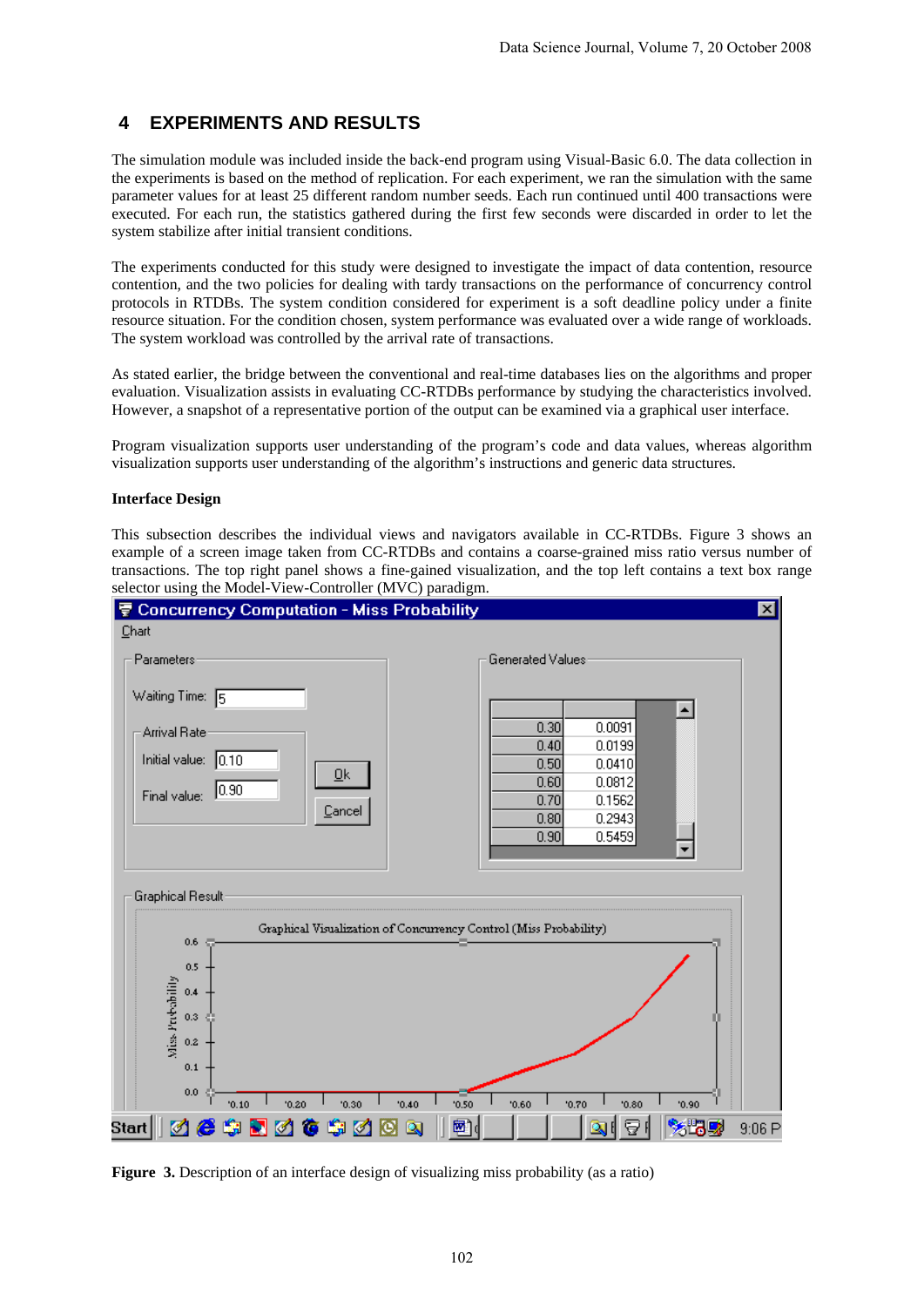Figure 4 shows offline visualization.



**Figure 4.** Offline visualization of concurrency control miss probability (as a ratio)

### **Results from Graphical Package: MS-Excel**

For comparative studies, Figures 3 and 4 show the former method of displaying performance behaviour graphically through electronic spreadsheet program of which the conflicting features are not easily monitored dynamically.

One of the main characteristics of performance evaluation in RTDBs is concurrency control. One objective of this work relates to the understanding of the actual behaviour of algorithm of choice and the determination of quality of the performance evaluation. This is the essence of the next set of experiments. In all the experiments, parameters are entered, and the behaviour during the execution is monitored. When needed, the parameters are varied, and the visualization tool is re-run.

The graphical user interfaces with their components are displayed in Figures 3 and 4 respectively. From detailed analysis, we observe that when the number of transactions (NR) equals 8 and the computed miss ratio (MR) equals 0.5, the slope increases; whereas when the number of transactions (NR) equal or exceed 16 and the miss ratio( $MR$ ) equals 0.9 $\pm$ 0.01, the slope fluctuates. However, when the parameters are doubled, the number of transactions equals 16, the miss ratio equals 0.6, and the slope increases. Finally, with the number of transactions equal to or exceeding 32 and the miss ratio equaling 0.8±0.01, the slope smoothes, tending to a linear graph. This example shows the power of visualization in understanding the algorithm and its results.

The same experiments were performed for miss probability and data blocking for both dynamic visualization and offline visualization with various test parameters*.* 

# **5 CONCLUSIONS AND FUTURE DIRECTIONS**

The work studies concurrency control protocols performance of RTDBs, which covers a wide range of applications. On one hand, there is the question of understanding the actual behaviour of the algorithms of choice, and on the other is the question of knowing actual behaviour in determining the quality of the performance evaluation of algorithms related to RTDBs. In the former case, the decision to understand actual behaviour is largely a voluntary one taken to know the dynamics of the algorithms. In the latter case, the RTDBs designers are unaware of the algorithms' behaviour. They have no way of identifying the contribution of the different components of the algorithm and, therefore, no direct way of analyzing the algorithm design and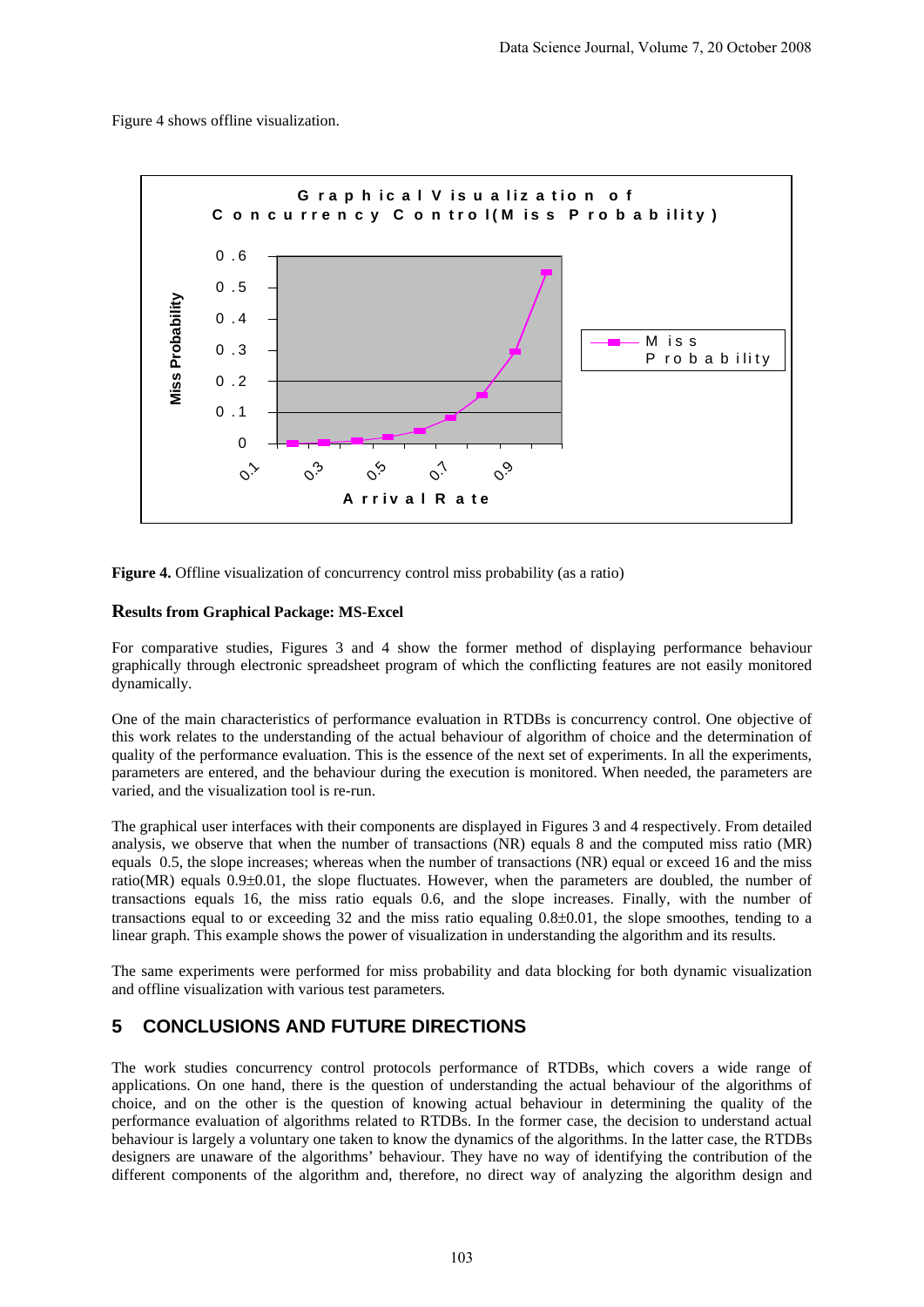assigning credit to good algorithm components, e.g. parameters, or locating and improving ineffective algorithm components. In this investigation, the two extremes were subsumed as special cases for CC-RTDBs algorithms' behaviour.

Furthermore, the study has also derived a "Cc-RTDBs" framework that enables RTDBs designers to specify their visualization in terms of players, views, mapping and navigators. As a result, a designer can avoid much of the low-level graphics programming associated with visualization. The study presented the "Cc-RTDBs" framework that provides designers with an object-oriented view hierarchy from which they can select and apply a view to produce a standard visualization or inherit the attributes of an existing view and adapt them to a new view. Generally, it has been demonstrated that using our flexible CC-RTDBs visualization tool helps substantiate the earlier experimental results of simulation-based performance studies with visualization techniques.

### **6 REFERENCES**

Abbott, R. & Garcia-Molina, H. (1988) *"Scheduling Real-Time Transactions. SIGMOD Record, Vol. 17, No. 1*.

Abbott, R. & Garcia-Molina, H. (1989) Scheduling Real-Time Transactions with Disk Resident Data. *Proceedings of the Fifteenth International Conference on Very Large Databases*, pp. 385-396.

Buchman, A., McCarth, D. R., Hsu, M., & Dayal, U. (1989) Time Critical Database Scheduling: A framework For Integrating Real-time Scheduling and Concurrency Control. *Proceeding of Real-time Systems Symposium*, pp. 470-480.

Eswaran, K.P., Gray, J., Lorie, R. & Traiger, I. (1976) The Notions of Consistency and Predicate Locks in a Database System. *Communications of the ACM, 19(11).* 

Graham, M. H (1992) Issues in Real-Time Data Management. *The Journal of Real-Time Systems, 4*, pp. 185- 202.

Haritsa, J. R., Carey, M. J, & Livny, M (1990) On Being Optimistic about Real-Time Constraints. *Proceedings of the 1990 ACM SIGACT-SIGART-SIGMOD Symposium on Principles of Database Systems (PODS).*

Haritsa, J. R., Carey, M. J, & Livny, M (1992) Data Access Scheduling in Firm Real-Time Database Systems. *The Journal of Real-Time Systems, 4,* pp. 203-241.

Haritsa, J. R., & Ramamritham, K. (2000) Real-Time Database Systems in the New Millenium. *Real-Time Systems, 2000, 19(3*): 205 - 215.

Huang, J. (1991) *Real-Time Transaction Processing: Design, Implementation, and Performance Evaluation,* PhD thesis.

Kao, B. & Garcia-Molina, H. (1995) An Overview of Real-Time Database Systems. In S. H. Son (Ed.) *Advances in Real-Time Systems*. Prentice-Hall: Englewood Cliffs, NJ.

Keim, D. (1997) Visual Data Mining. Tutorial in *International Conference on Very Large Databases (VLDB'97),* Athens Greece*.*

Kleinrock, L (1975) *Queueing Systems, Volume 1.* John Wiley and Sons: New York

Kung, H.T. & Robinson, J. (1981) On Optimistic Methods for Concurrency Control. *ACM Transactions on Database Systems 6(2)*: 213-226.

Lawrence, A., Badre, A., & Stasko, J. (1994) Empirically evaluating the use of animations to teach algorithms. *Technical Report GIT-Gvu-94-07*, Graphics Visualization and Suability Center, Georgia Institute of Technology, Atlanta GA.

Lee, J. (1996) *Concurrency Control Algorithms for Real-Time Database Systems*, Ph.D. thesis, University of Virginia, Charlottesville, VA.